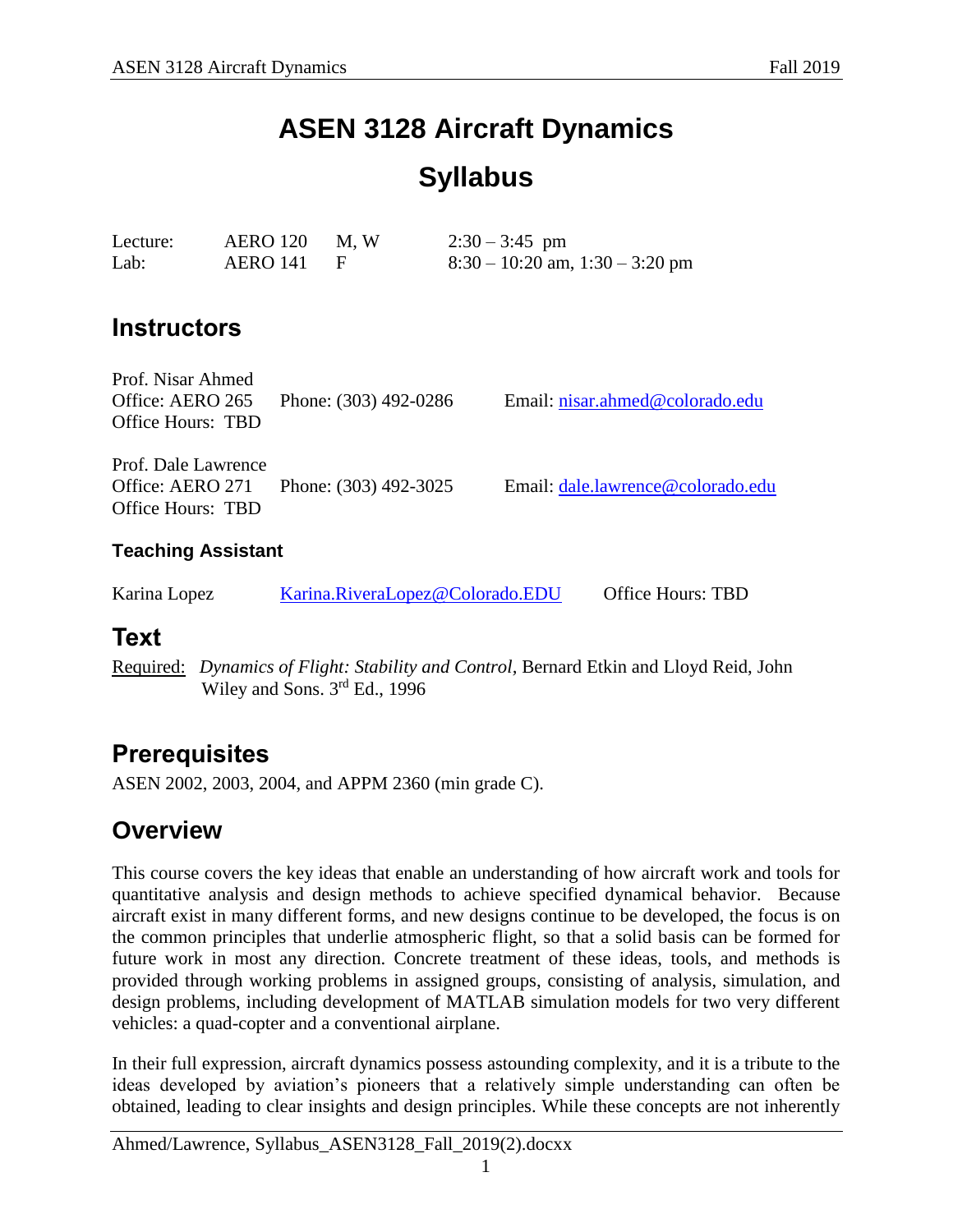difficult, they do lie outside most common experience, and they depend on new nomenclature and strange notation that can seem overwhelming at first. It is only through diligent and careful use of this new language that the underlying simplicity can be grasped and conveyed on exams; mastery of the language of aircraft dynamics is perhaps the most important predictor for success in the course.

The course has been designed to develop a conceptual grasp of the key ideas below, and to demonstrate proficiency in using these concepts to solve problems, construct and validate simulations, and to explain behaviors and results obtained. In particular, engineering reasoning skills using these concepts are stressed in assignment solutions and examinations. The key learning objectives are:

#### **Vector mechanics**

- Vector representation in coordinate frames
- Change of coordinate frame representation (coordinate rotation)
- Relative motion, frame derivatives
- Change of derivative frame: velocity rule

### **How aircraft dynamics models are created and what the terms mean**

- 3D rigid body translational model
	- o Kinematics
	- o Dynamics, external forces
	- o Effects of wind
- 3D rigid body rotational model
	- o Kinematics, Euler angle attitude representation
	- o Dynamics, Euler moment equations, external moments
- External forces and moments
	- o Aerodynamic effects
	- o Control effects
	- o Steady flight conditions, trim states

### **How aircraft dynamics models are simulated**

- State space models
- Matlab integration
- Good naming and commenting habits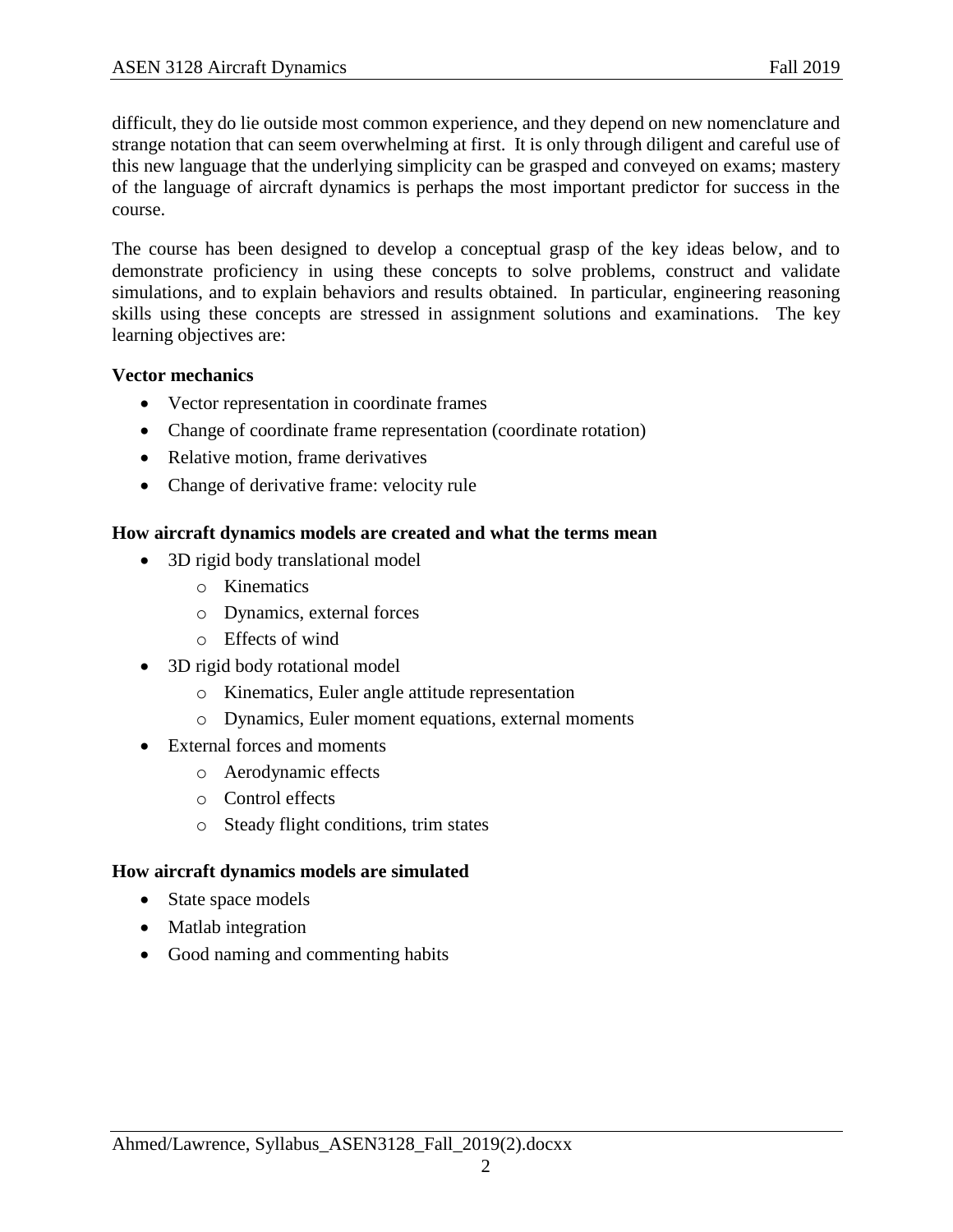#### **How dynamical behavior is understood and specified**

- Linearization
- Decoupling
- Stability derivatives
- Modal solutions
- Stability characterizations
- Modal specifications

### **How feedback control is designed to meet behavioral objectives**

- Sensor selection, control structure
- Effects on mode eigenvalues

# **Course Components**

Material and concepts are introduced, and student mastery is evaluated using several mechanisms throughout the course:

**Reading** – The textbook provides the essential basis for the course, including the concepts, terminology, notation, methods, and examples used to convey the course topics. Specific reading assignments will be given covering key sections of the book; some book sections are not covered in the course. Some supplementary material will also be provided.

**Lectures** – These are intended to emphasize key ideas and methods that make the material easier to grasp. They are therefore a counterpart to the reading, not a replacement. The value of lectures is dependent on your participation in them. Passive "watching" will provide little benefit. Active note taking is critical to developing first-hand familiarity with the notation, terminology, and methods, and to gaining comfort in using them. Although lectures will be recorded, this is a poor substitute for your own lecture notes. Questions are encouraged during lectures, and will be prompted often. Professor Lawrence will lecture primarily for the first half of the course, and Professor Ahmed will lecture primarily for the second half.

**Assignments** – These provide first-hand experience employing the reading and lecture material. They consist of analysis and computation exercises, simulation development, and simulation use to address aircraft stability and control design problems. Assignments will be carried out in small groups. Although assignments will be graded individually, group collaboration in their preparation is encouraged through a peer evaluation process that rates group work contributions and has a strong effect on an individual's group work grade in the course. Please see the **Assignment\_Format** and **Peer\_Eval\_Grading** documents for details. Students are expected to use these assignments and the associated group learning opportunities to strengthen their **individual** mastery of the subject. Dividing up the learning on assignments by dividing up the work is a recipe for failure on the individual exams in this course.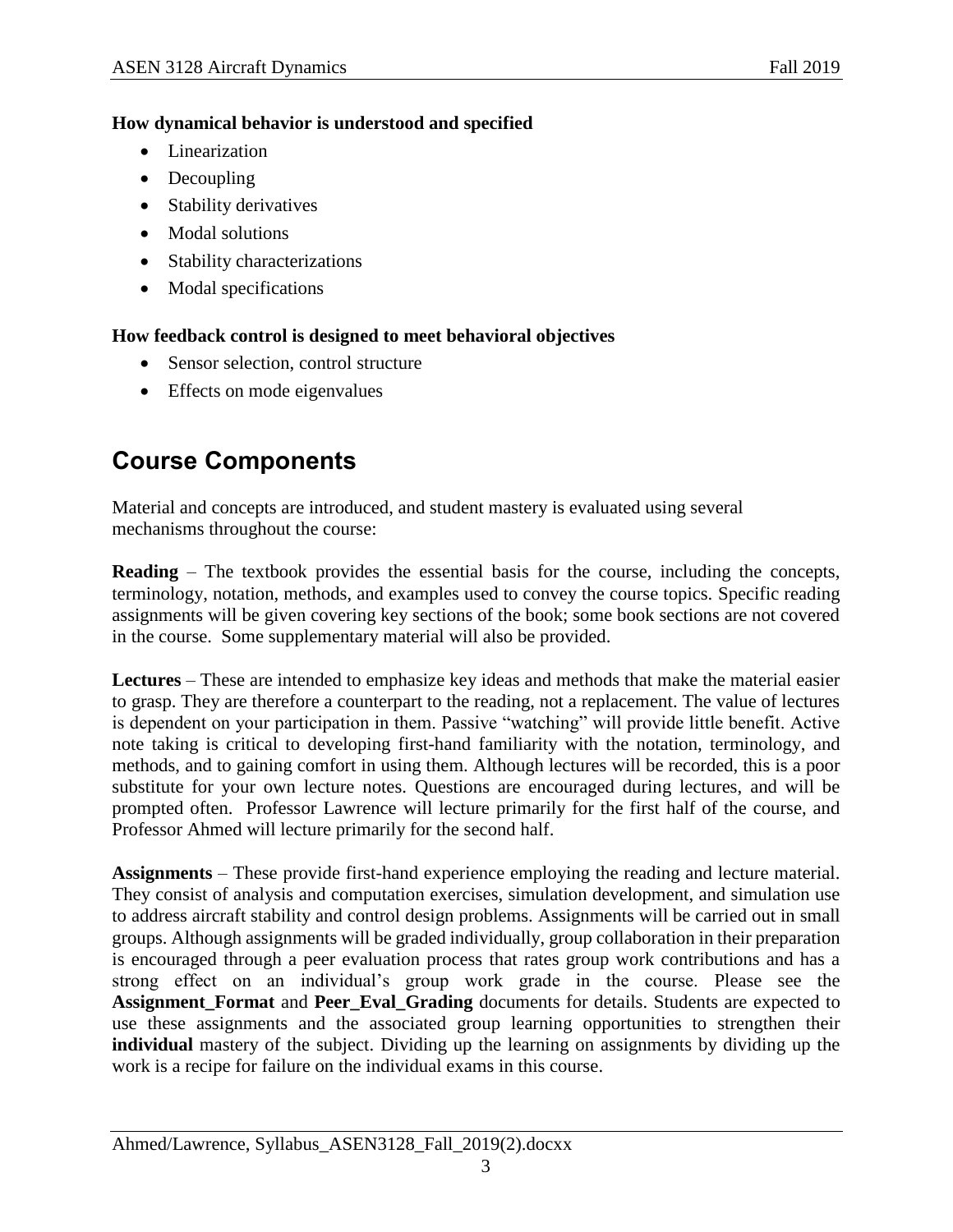Proper presentation of engineering work is important throughout the ASEN curriculum, as in professional life thereafter, and students are expected to properly describe what was done and explain results using graphical and written descriptions based on the precise terminology and notation introduced in the course.

A secondary objective of the Assignments is the development of proficiency with numerical simulation, and to develop good programming habits. Simulation is becoming an indispensable tool in engineering, and proficiency is expected of professionals in this field.

**Exams** – These are the primary means of evaluation of your individual grasp of the course material. Three in-class written exams will be conducted at approximately five-week intervals. Exams will include both conceptual questions and quantitative problems. Precise use of terminology and notation is stressed. The final exam is comprehensive in that it will contain material from the entire course, but emphasis will be placed on the final third of the course material.

# **Logistics**

- 1. Office hours for Instructors and TAs will be held nominally during the arranged "lab" times for the course, in the Pilot Laboratory (AERO 141). This is intended to provide ease-of-access to instructor and TA help, primarily during group work on the weekly assignments, but any questions about course material are welcome. To help avoid congestion, students assigned to a lab section have priority for that section. However, instructors and TAs are available to all students during these "lab" times. This mode of "supervised learning" can be quite efficient, particularly if groups are prepared by attempting the assignments ahead of time, and come to the "lab" sessions with questions. The assignments are handed out the week before the intended "lab" time in order to enable this "first-pass" in advance. Additional office hours with instructors and TAs can also be scheduled. Private meetings with instructors or TAs can also be arranged if needed.
- 2. Attendance at all lectures and lab sessions is essential. In-class discussion of assignments or important announcements may be given at any time. Students who come to class prepared and participate in discussions typically have a more rewarding experience. Attendance at "lab" sessions is equally important. The instructors and TAs will be present for all lab sessions, and the individual assistance this affords can be extremely valuable. Also, notebooks will be "graded" during lab sessions (see below), and your participation in the group (or lack thereof) will show in the peer evaluations that strongly affect your group work grade in the course.
- 3. Taking your own notes: first hand contact with the notation and diagrams is key to understanding the material in this course, and to conveying your understanding on exams. Lectures will be recorded for repeated viewing, to ensure details are not missed. But there is no substitute for taking your own notes. To encourage due diligence here, notebooks will be reviewed on a random basis by the TAs during the lab sessions, and quality of notetaking will contribute to your individual work grade in the course (see the Grading section below).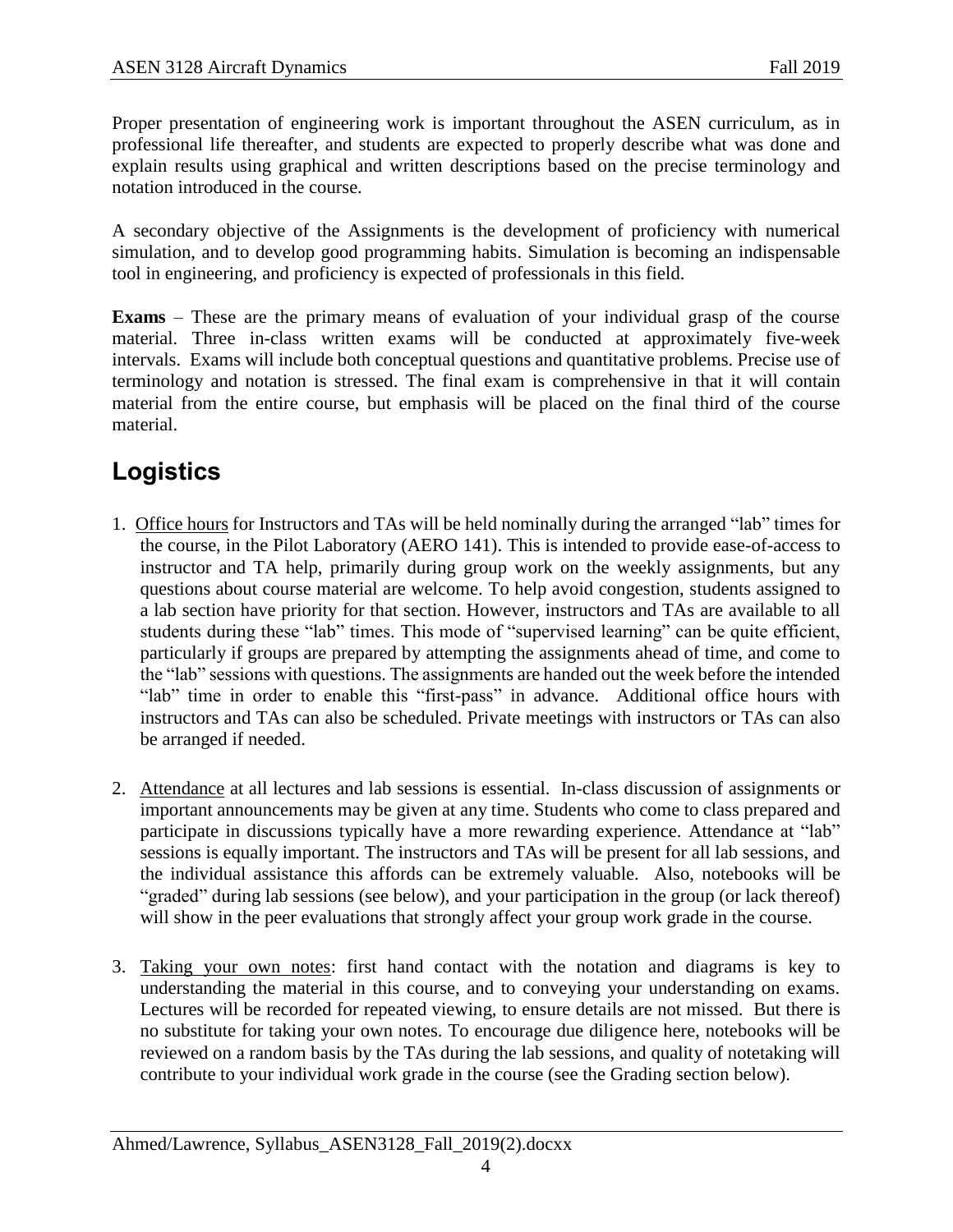- 4. Collaboration is required on Assignments with the assigned group. Group membership will be rotated several times during the semester. Collaboration outside the assigned groups is also encouraged, provided it is used to assist your individual learning, rather than substitute for it. Discussing the means and methods for solving problems, comparing answers, etc. can be valuable to you, but blindly copying is not. Grading in the course is designed to evaluate **individual** understanding, and this is only developed through personal experience with the material. Moreover, the peer evaluations of group work are designed to fairly evaluate group contributions, and group grades will **strongly** depend on member contributions.
- 5. Quizzes will be given weekly in an on-line format. These will cover the reading material, lectures, and portions of the weekly Assignments. Quiz grades will contribute to your individual course grade, and are designed to encourage you to come to class and lab prepared.
- 4. Examinations- Midterm exams will be given during lecture periods. The final exam is scheduled according to University policy. Exams are the primary means of assessing individual proficiency and in determining grades in the course. Assignments are group-oriented and designed to develop proficiency in order to do well individually on exams. Accordingly, group work cannot substitute for individual assessments. See the grading policy below. Any type of collaboration or copying on an exam constitutes a breach of professional ethics and will result in an F for the course. An honor code violation or accusation report will also be filed. **There will be a statute of limitations on when exam grades can be corrected:** all requests for corrections must be made in writing before the next exam, detailing the specific part(s) to be addressed together with specific justification. Regrading discussions will be limited to these concerns.
- 6. Deadlines Deadlines must be enforced to ensure fairness and to enable timely grading. Late assignments are subject to a 20% penalty per day. (E.g. 0-24 hours late = 1 day penalty) except under extenuating circumstances such as a school closure or serious illness. If such an illness occurs you are expected to contact the instructor immediately by email, before the due date. No other accommodations will be provided, e.g. a hectic schedule or crashed computer will not be considered. Please plan for these contingencies by including some margin in your schedule. If you know in advance that you will not be on campus for a due date, you may submit your assignment to the instructor any time prior to the due date.

# **Grading**

### **Grading Philosophy**

Assignments and exams are graded to an absolute standard designed to indicate your level of competency in the course material. The final grade indicates your readiness to continue to the next level in the curriculum. The AES faculty have set these standards based on our education, experience, interactions with industry, government laboratories, others in academe, and according to the criteria established by the ABET accreditation board.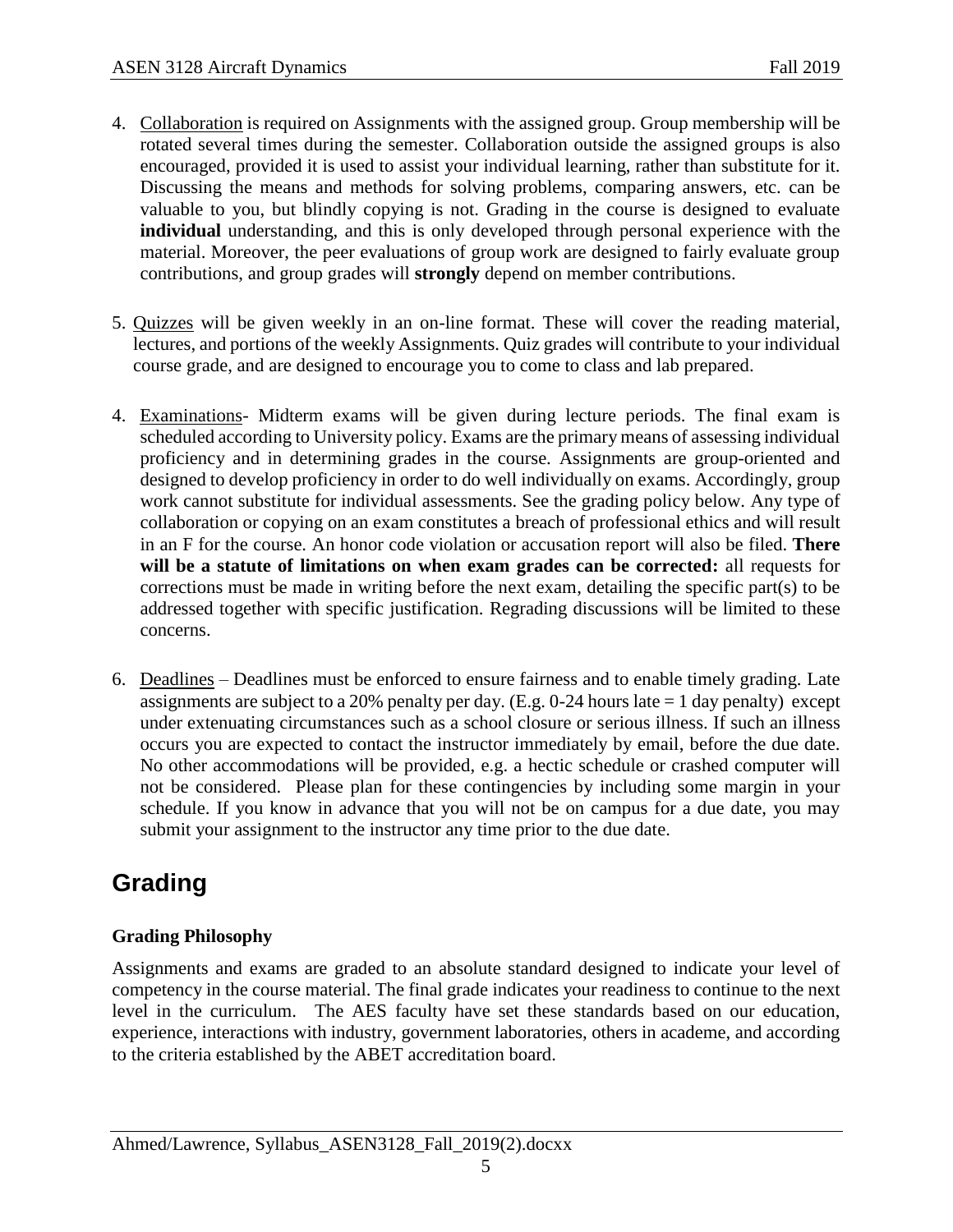The course grade is primarily dependent on **individual** measures of competency, i.e. exams. The other course assignments are designed to enrich the learning experience and to enhance individual performance, not to substitute for sub-standard individual competency. Accordingly, group assignment grades are only incorporated into the final grade when the individual grade is a C or better. **In other words, if your individual average is below a C, the group-based grade fraction will not be averaged into your final grade, which will then be based solely on your exam/quiz scores and notebook grade.** This policy makes it important to use the group assignments to enhance *your own* learning. Although it may seem more efficient to split up the assignment among group members, this is dangerous because the learning is also split up, and this often results in poor performance on exams, and significant risk of repeating the course. Recommended practice is to work the assignments first on your own, then use the group interactions and instructor/TA help to answer questions and refine and deepen your understanding.

Grades for the course are set based on the following criteria:

- A, A- Demonstrates mastery of the course material in both conceptual and quantitative aspects.
- B+, B Demonstrates comprehensive understanding of the material, with a solid conceptual grasp of key concepts and strong quantitative work.
- B-, C+ Demonstrates good understanding of most key concepts, with few major quantitative errors.
- C Demonstrates adequate understanding of the material to proceed to the next level; sufficient quantitative work.
- C- Does not demonstrate adequate understanding of the material to proceed to the next level, or makes persistent quantitative errors.
- D Very little understanding is evident, consistently poor quantitative work.
- F Unsatisfactory performance.

Final letter grades are based on the numerical grades earned during the semester, roughly corresponding to the standard University grading scale. Students are cautioned that numerical grades near the critical 73% level (a nominal C) may or may not result in a C for the course.

It is recognized that all students do not have the same objectives in terms of course grades, but the risk of repeating the course and delaying graduation is great if the individual score is close to 73% going into the final exam. It is strongly recommended to avoid this situation by making use of all assistance available (e.g. group assignment participation, lecture participation, instructor/TA help) to prepare for the exams.

### **Grade Breakdown**

Your final grade is a combination of an individual work (IW) and group work (GW) score.

| <b>Type</b>          | <b>Description</b> | <b>Percentage</b> |
|----------------------|--------------------|-------------------|
| Individual Work (IW) | Midterm Exams (2)  | 50% (25% each)    |
|                      | Final Exam         | 30%               |
|                      | Quizzes            | 10%               |

Ahmed/Lawrence, Syllabus\_ASEN3128\_Fall\_2019(2).docxx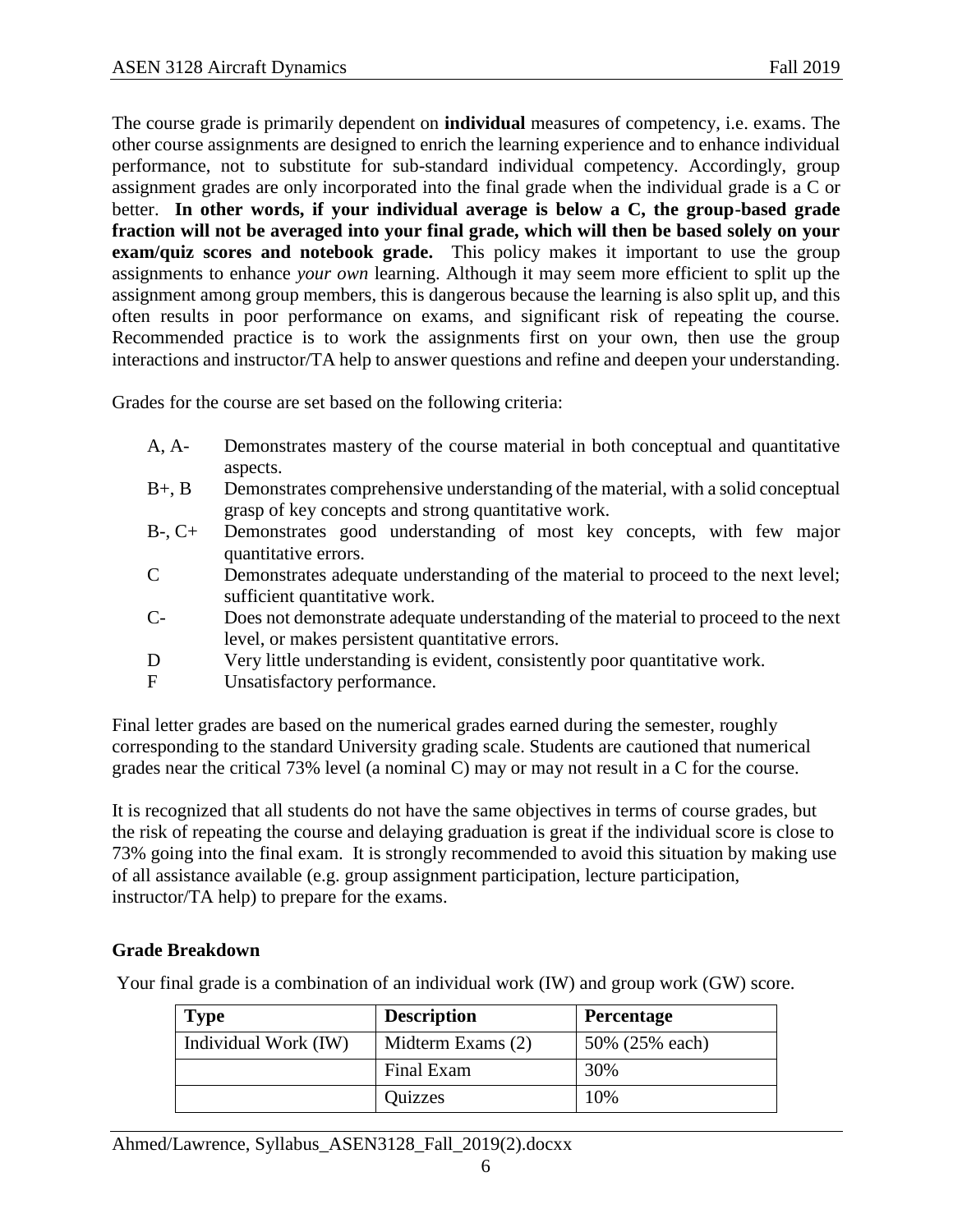|                 | Notebook                                 | 10%  |
|-----------------|------------------------------------------|------|
|                 | <b>IW Score</b>   Total Individual Score | 100% |
|                 |                                          |      |
| Group Work (GW) | <b>Weekly Assignments</b>                | 100% |
|                 | <b>GW Score</b>   Total Group Score      | 100% |

### **Final Course Score**

Your final course score is computed as follows

- If your Individual Work (IW) grade is **below a C**, then your Final Score (FS) is the Individual Work (IW) score. In this case  $FS = IW$ .
- If your Individual Work (IW) grade is **a C or better,** then your Final Score is computed as the weighted average of the Individual Work (IW) and Group Work scores (GW). This formula is

$$
FS = 0.6*IW + 0.4*GW,
$$

subject to the limitation that averaging in your GW score does not reduce your FS. Thus the group work score can only help your final grade (often significantly).

This is then equivalent to an overall breakdown:

| Assignments     | 40 %  |
|-----------------|-------|
| Notebook        | 6 %   |
| <b>Quizzes</b>  | $6\%$ |
| 2 Midterm Exams | 30 %  |
| Final Exam      | 18 %  |
|                 | 100 % |

# **Exam Schedule**

.

Midterm 1: Monday, September 30, 2:30-3:45 pm, AERO 120 Midterm 2: Monday, November 4, 2:30-3:45 pm, AERO 120 Final Exam: Monday, December 16, 1:30-4:00 pm, AERO 120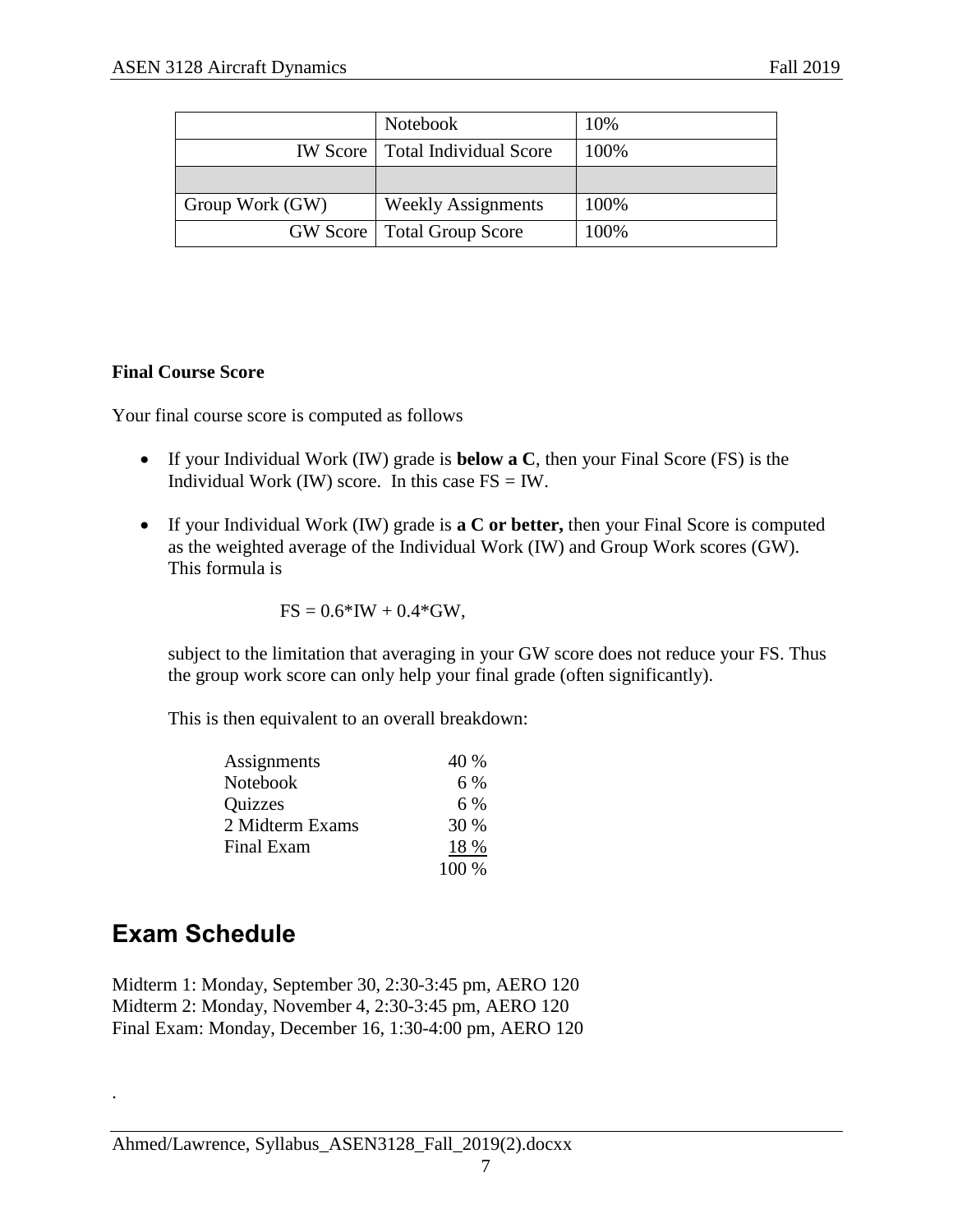# **Assignment Schedule**

Assignments will be posted on Friday and due before the Friday two weeks later. The first week of each Assignment is designed for preliminary "first-pass" individual attempts of the problems, and the second week is designed for group finalization of the Assignment solutions and for instructor/TA help during "lab" times.

# **Quiz Schedule**

Quizzes will be conducted on-line through Canvas. They will be open each week from Friday until 11:59 PM on Sunday. Only one attempt of each question is allowed, and Quiz answers will not be accepted after the deadline. Solutions will be posted after the deadline.

# **Honor Code**

All students enrolled in a University of Colorado Boulder course are responsible for knowing and adhering to [the academic integrity policy](http://www.alumniconnections.com/links/link.cgi?l=6835160&h=6451&e=UCBI-20151203180101) of the institution. Violations of the policy may include: plagiarism, cheating, fabrication, lying, bribery, threat, unauthorized access, clicker fraud, resubmission, and aiding academic dishonesty. All incidents of academic misconduct will be reported to the Honor Code Council (**honor@colorado.edu**; 303-735-2273). Students who are found responsible of violating the academic integrity policy will be subject to nonacademic sanctions from the Honor Code Council as well as academic sanctions from the faculty member. Additional information regarding the academic integrity policy can be found at [http://honorcode.colorado.edu.](http://www.alumniconnections.com/links/link.cgi?l=6835161&h=6451&e=UCBI-20151203180101)

# **General University Policies**

### **Accommodation for Disabilities**

If you qualify for accommodations because of a disability, please submit to your professor a letter from Disability Services in a timely manner (for exam accommodations provide your letter at least one week prior to the exam) so that your needs can be addressed. Disability Services determines accommodations based on documented disabilities. Contact Disability Services at 303-492-8671 or by e-mail at [dsinfo@colorado.edu.](mailto:dsinfo@colorado.edu) If you have a temporary medical condition or injury, see [Temporary Injuries guidelines](http://www.alumniconnections.com/links/link.cgi?l=6835148&h=6451&e=UCBI-20151203180101) under the Quick Links at the [Disability Services](http://www.alumniconnections.com/links/link.cgi?l=6835149&h=6451&e=UCBI-20151203180101)  [website](http://www.alumniconnections.com/links/link.cgi?l=6835149&h=6451&e=UCBI-20151203180101) and discuss your needs with your professor.

### **Religious Holidays**

Campus policy regarding religious observances requires that faculty make every effort to deal reasonably and fairly with all students who, because of religious obligations, have conflicts with scheduled exams, assignments or required attendance. In this class, you must let the instructors know of any such conflicts within the first two weeks of the semester so that we can work with you to make reasonable arrangements. See [campus policy regarding religious observances](http://www.alumniconnections.com/links/link.cgi?l=6835152&h=6451&e=UCBI-20151203180101) for full details.